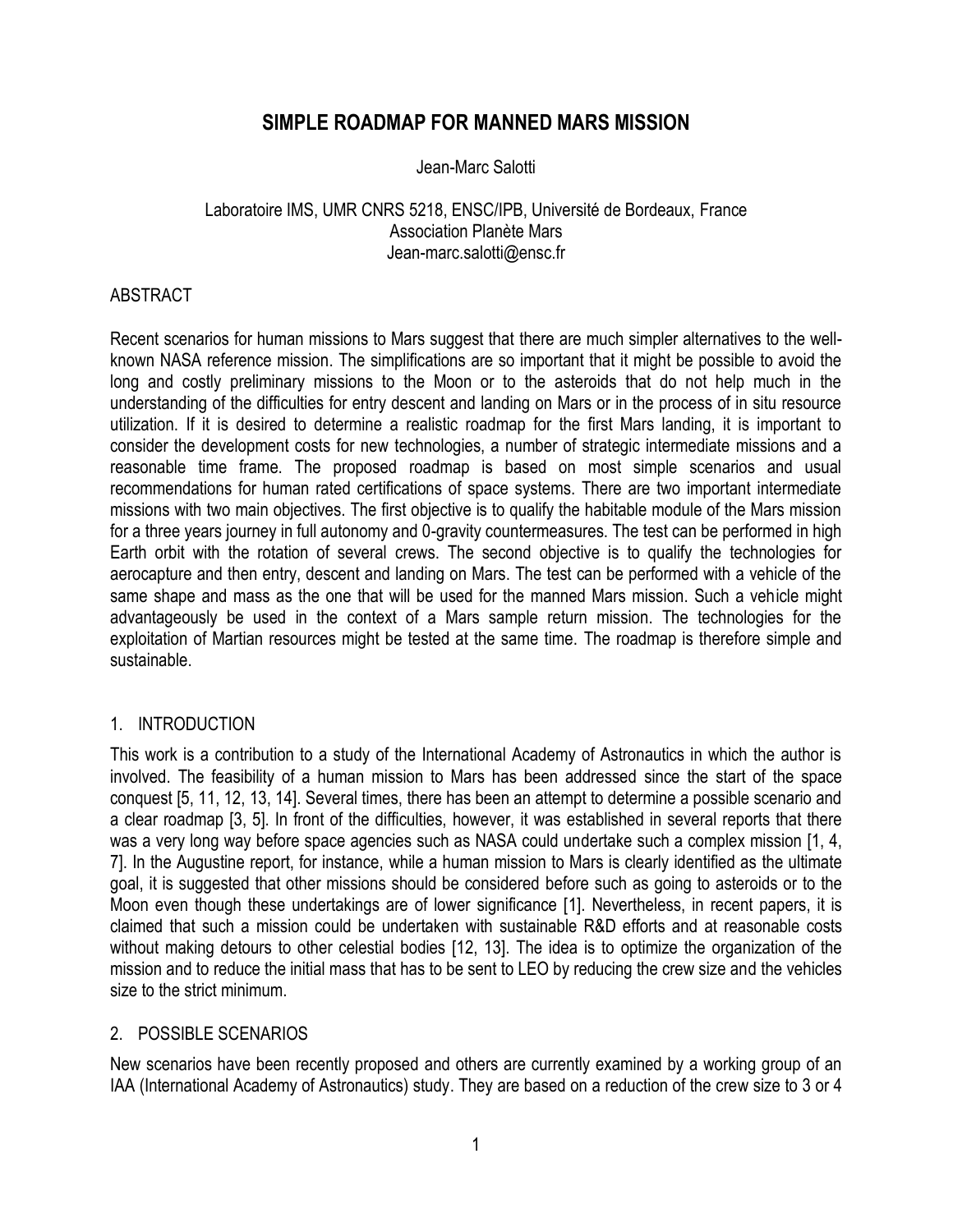astronauts, aerocapture for all vehicles and the use of small vehicles for the transit between the Earth and Mars and for the EDL phase (entry, descent and landing) [12, 13]. Some examples are presented below:

Scenario 1:

Three vehicles are sent to Mars. The first one includes an ISPP (in situ propellant production) unit with a power plant and backup consumables. The second includes a dual use habitable module that is used for the two interplanetary transits and on the surface of Mars. There are three astronauts inside. The third vehicle is sent to Mars orbit. It includes a wet propulsion system for the return back to Earth. It also includes a small capsule with consumables and spare parts in order to reduce the mass of the ascent vehicle, which is the vehicle with the dual use habitable module.

• Scenario 2:

This scenario is a light version of Mars semi-direct with only 3 astronauts [14]. Four vehicles are sent to Mars. The first one is a cargo with an ISPP unit and a small ascent vehicle and backup consumables. The second includes a habitable module that is used for the outbound to Mars and on the surface. The third and the fourth vehicle are sent to Mars orbit and should be assembled to form the ERV (Earth return vehicle). The third includes a wet propulsion system for the trans-Earth injection maneuver. The fourth includes the habitable module for the inbound leg of the mission. At the end of the stay on Mars, the ERV is joined in Mars orbit by the ascent vehicle.

• Scenario 3:

The 2-4-2 scenario has been recently published [13]. It is based on a reduction of the crew to only two astronauts per vehicle and on the entire duplication of the mission as it was proposed by Von Braun [11]. There are therefore two astronauts in each vehicle, they can form a team of four on the surface and they are two once again for the return. This scenario can be considered a duplication of scenario 1 with a total of 6 vehicles and a smaller crew size per vehicle.

The details of all scenarios have not been published yet. Some uncertainties remain on the exact payload, the risks and the levels of backups, especially for scenario 1 and 2. However, according to our first investigations, though the correctness of the architectures is not demonstrated, one way or the other there is little doubt that it is possible to design an architecture based on the same principles. It is suggested here that the following hypotheses can be made for the first human mission to Mars:

- Chemical propulsion is used for all space vehicles.
- The vehicles are small enough to avoid LEO assembly.
- An aerocapture maneuver has to be undertaken for Mars orbit insertion.
- The entry, descent and landing phase is performed by small vehicles (<32 metric tons payload, EDL and propulsion systems included) with a standard biconic shape and a rigid aeroshell.
- An ISPP unit is used to produce propellant for the ascent vehicle.

# 3. REQUIREMENTS

In human space flight, for safety reasons, the qualification of systems is very strict. In order to achieve the human rated certification, a long list of procedures and tests have to be followed from the design and construction until the integration into the space vehicle [8, 10]. Importantly, at the end of the process, it is required that the systems must be "flight proven" for the exact same configuration and duration as the human mission. These requirements have the following implications:

a. The propulsion systems must be tested with the same payload, the same vehicle configuration and the same environment as the ones expected for the human mission.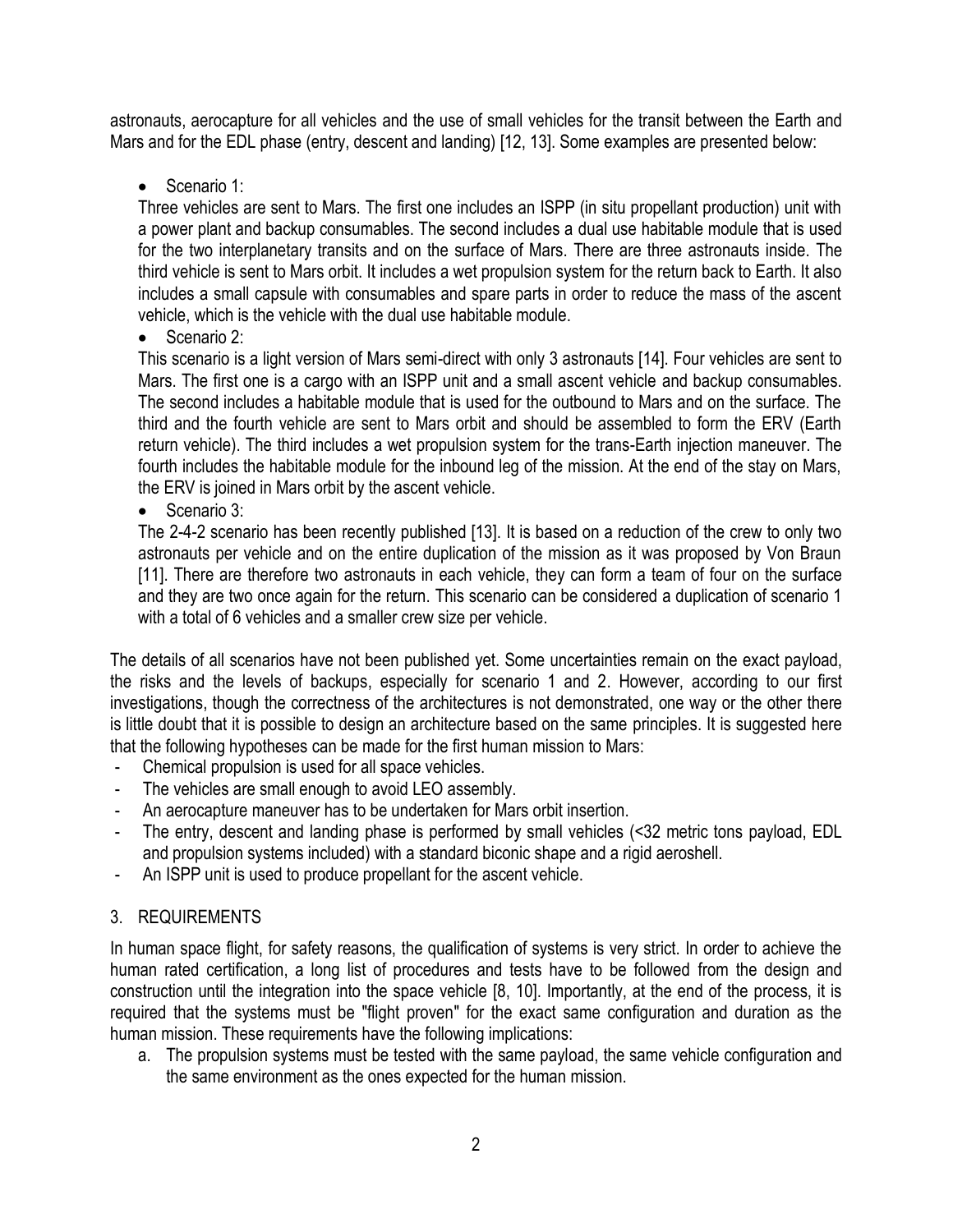- b. The habitable modules must be tested with the same life support equipment, the same number of astronauts and the same lifetime requirements without any support from other vehicles.
- c. Aerocapture and EDL maneuvers must be tested before with the same shape and size of the vehicle and the same equipment and procedures.
- d. ISPP must be tested (deployment and use) in the same environment with the same duration as the one expected for the human mission.
- e. The ascent from Mars must be tested before with the same vehicle configuration.
- f. Rendezvous in Mars orbit must be tested before with the same constraints.
- g. The final Earth atmospheric reentry must be tested with the same heat shield, the same type of vehicle and the same physical constraints (same velocity, same angle of attack, same heat load, etc.).
- h. Concerning human factors, tests must be carried out in Martian gravity or in an analog environment to determine physiological impacts and the performance of human systems interactions (for instance living and working with Martian space suits).

These requirements have to be considered for the definition of the roadmap leading to the first human mission to Mars. However, it would be very expensive and unproductive to perform all these tests without any connection to a scientific program. This is especially true for the tests of EDL and ascent maneuvers, which require the landing of a vehicle on Mars [15]. An interesting question is therefore to determine the most promising scientific mission(s) that could address a scientific problem and at the same time provide the appropriate environment to test and qualify important technologies for the first human mission to Mars.

# 4. MARS SAMPLE RETURN

Requirements a, c, d, e and perhaps also f can be met in one single mission. This mission is MSR (Mars Sample Return). MSR has already been proposed by several space agencies and some work is still carried out on the subject [2, 6, 9]. There are very good scientific reasons to undertake MSR. It would allow us to perform accurate tests in Earth laboratories to determine water concentration, identify salts, potentially toxic particles, carbonates, complex molecules, etc. [9]. Up to now, different mission architectures have been proposed for this mission but they are all based on the use of current launchers and small landers. We believe that this is not a good strategy. MSR might typically become the most important mission in the roadmap of the first human mission to Mars. It would be very valuable to work first on the exact mission architecture of the manned mission and to determine the size, mass and shape of the main landing vehicle. If our assumptions are correct (see section 2 and [13]), such a vehicle could be launched with a single heavy launcher and be sent directly to Mars. As a consequence, if a similar vehicle is used for MSR, it does not add much complexity to the mission. It might even simplify it because the payload would be much higher, in the order of 15 tons [13].

If the same vehicle configuration is used for both types of mission, propulsion systems can be tested and qualified (requirement a). More importantly, EDL, which is often cited as one of the riskiest phase of the mission, can also be tested in the same configuration [13, 15]. ISPP tests can also be performed on Mars. However, it might not be necessary to perform scale one tests with the same duration (hundreds of days) on the red planet. It is indeed possible to partially reproduce the Martian environment and to perform some tests on Earth. The gravity is different and the soil and the dust might have specific properties that might limit the reproduction of the environment. However, only some elements of the equipment might be sensitive to these differences. For instance water electrolysis would work with the same efficiency on Earth and on Mars, provided that the chemical elements are the same. It is also not necessary to test the performance of a large field of photovoltaic cells since the performance of a small number of them would be sufficient to determine the efficiency of any bigger set. The problem is to determine what elements might be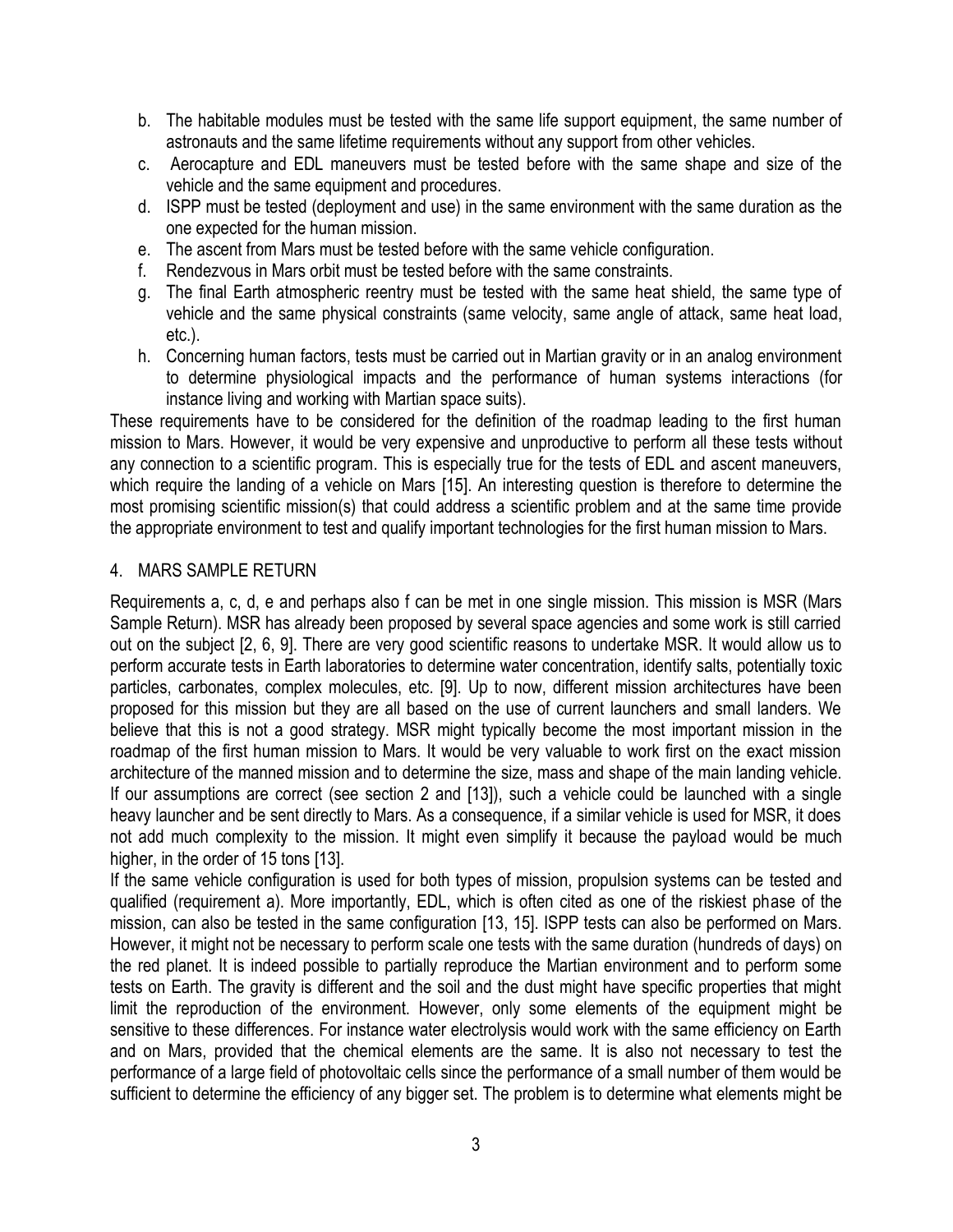sensitive to environmental conditions and to perform intensive tests on Earth with different possible Martian conditions and also on Mars to make sure that an appropriate efficiency is achieved. The idea is to benefit from the Martian environment to undertake whatever experiment is needed to test and qualify ISPP technologies. During the MSR mission, one or several robots will be deployed on the surface in order to collect samples. Then, the samples will have to be sent back to Earth. An ascent vehicle will be used. Ideally, this vehicle would have the same payload and propulsion system as the ascent vehicle of the human mission and it will perform a rendezvous with an Earth return vehicle waiting in Mars orbit. However, it is not possible to follow the same strategy for MSR because it would require at least one other vehicle with a heavy useless payload and the entire mission would be much more complicated. Since a vehicle has to land on Mars with a rather small payload but an important capacity, it is possible to include an ascent vehicle that would be fueled with the help of the ISPP unit for a direct return to Earth. To summarize, the MSR mission would have approximately the following characteristics:

- Payload on Mars: 15 tons
	- $\circ$  power plant (nuclear or solar based, to be discussed): 2 tons
	- o ISPP atmospheric unit (exploitation of CO2): 1 ton
	- o ISPP ground unit, including robotic excavators and soil processing plant (exploitation of ground water resources according to NASA method [5, p. 107]): 2 tons
	- $\circ$  robotic collectors(s): 2 tons
	- $\circ$  structure, packaging and deployment devices: 2 tons
	- $\circ$  Earth return vehicle (partially wet): 4 tons
	- o Margins: 2 tons
- Aerocapture and EDL systems: 15 tons
- Total payload for TMI (trans-Mars injection maneuver): 30 tons.

30 tons is within the launching capabilities of a heavy launcher like the Space Launch System actually developed by NASA. More importantly, this is approximately the expected mass of the vehicles that will be sent to Mars in the context of a human mission. This mission could help a lot for the qualification of the propulsion systems (requirement a), for aerocapture and EDL systems and procedures (requirement c), for the tests of ISPP (requirement d) and for the launch from Mars (requirement e) though in this case the configuration of the vehicle would probably be very different (small payload for a direct return in the first case and an important payload with a Mars orbit rendezvous in the second). Last but not least, it is also possible to test the Mars orbit rendezvous during the Mars sample return mission. The solution is simply to leave a microsatellite in Mars orbit before landing and to proceed to a symbolic rendezvous with it before the TEI maneuver at the end of the mission.

#### 5. HIGH EARTH ORBIT MISSION

Life support systems on board the ISS have been tested and qualified for long stays in space. However, the systems are not optimized for the minimization of the mass for a 2.5-years mission to Mars and the autonomy is rather limited [16]. At least once a year, there is a mission to resupply the station with consumables and life support elements. In addition, the habitable modules are not organized for a long mission in deep space with a specific architecture, specific devices for microgravity counter measures (a small centrifuge or a rotation of two modules to simulate gravity), water walls for radiation protections, etc. All in all, the ISS cannot provide an appropriate environment for the qualification of the habitable module that will be used for a human mission to Mars. In order to prepare the mission, it is necessary to design, build and test the habitable module in space with the same lifetime requirements [8]. In Earth orbit, the advantage is to be able to abort the mission at any time in case of an emergency. A possible option is to perform a test in LEO. However, since we also need to test the reentry systems (requirement g), a more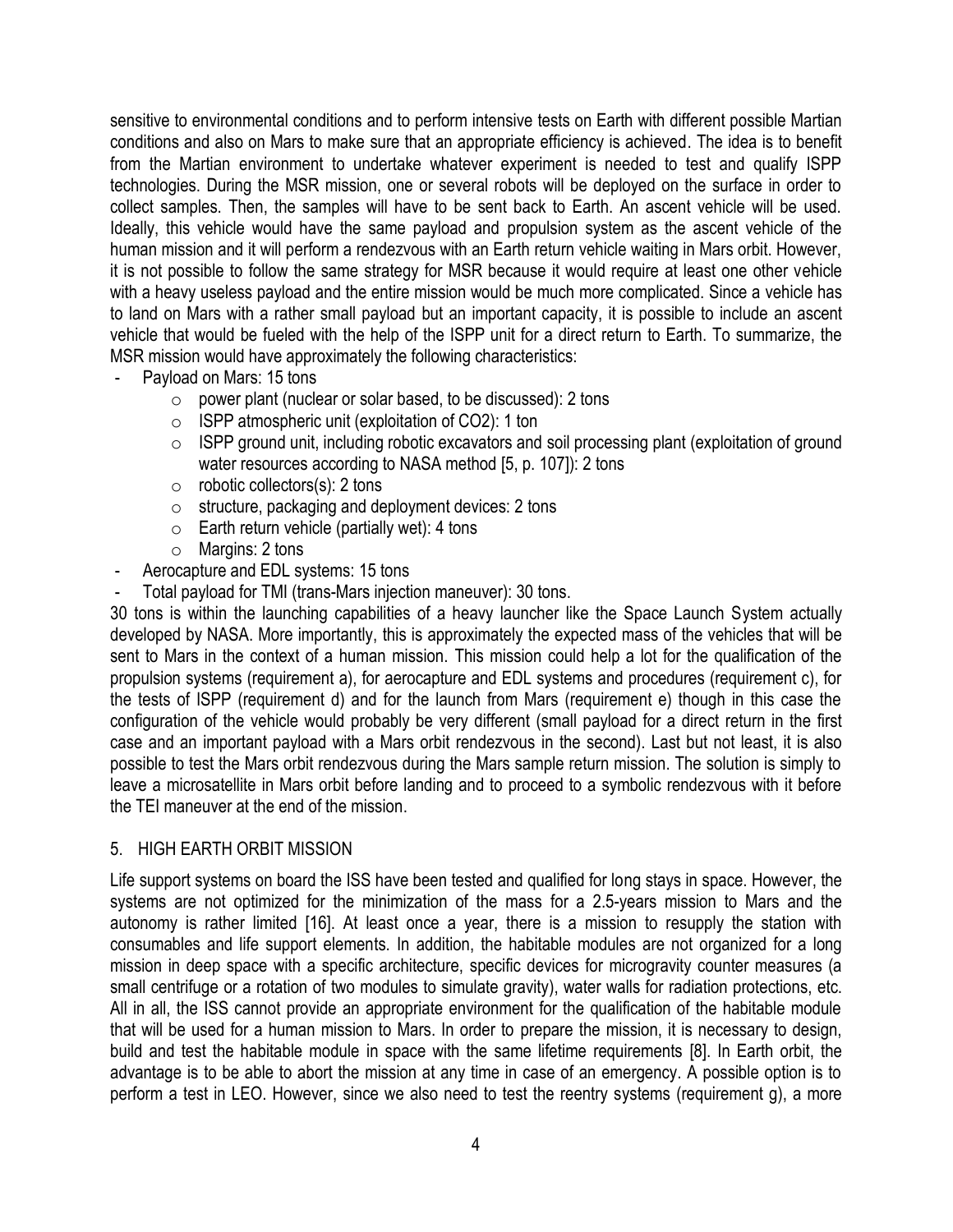interesting option is to perform the tests in HEO (High Earth Orbit). Two habitable modules can be sent there by means of two heavy launchers of the same class as the one that is going to be used for a Mars mission. The modules would stay at least 2.5 years in orbit with the exact same configuration as the one expected for the 2.5 years mission to the red planet plus the necessary service module for a return to Earth. An important role of this mission could be to test microgravity counter measures and at the same time to simulate the Martian gravity (requirement h) by means of a rotation of the two modules the one around the other (see Figure 1).



Figure 1: The two habitats are linked with a cable and rotate the one around the other to simulate the Martian gravity.

For safety reasons, as for the ISS, in case of an emergency, it should be possible to use the service module and to come back to Earth in less than a day. In addition, the transhipment of a crew into the second habitable module also provides a backup solution.

A crew of the same size as the one expected for the Mars mission must live in the habitable module. However, for a total duration of 3-years in HEO, a rotation of several crews is preferable. The multiplicity of the crews enables a multiple testing of two important maneuvers:

- The rendezvous with another vehicle, which could ideally resemble the Mars ascent vehicle.
- The high velocity atmospheric reentry of capsules. Earth reentry technologies already have a good TRL. However, no capsule has ever entered the Earth atmosphere with the expected velocity for a return from a Mars journey. These tests might advantageously be used to optimize the mass of the heat shield and improve the control of the descent. Entry from HEO is easier than entry from deep space. However, the difference is not very important and if necessary, the capsule can be accelerated to obtain the same physical constraints.

In addition, HEO would be a good place for radiation measurements with different shielding materials in preparation for the manned mission. Because of the Van Allen belts, such measurements are not possible in LEO. The rotation of the crews would limit the exposition to radiations.

To conclude, a 2.5-years (or even more) HEO manned mission with a duplication of the habitable module of the Mars mission could advantageously be implemented in the roadmap of the first human mission to Mars. It would help a lot in the qualifications of the systems and procedures, especially for points a, b, g and h.

## 6. CONCLUSION

Two important space missions have been proposed for the preparation of the first human mission to Mars. The first is a revisited scenario of Mars sample return and the second in a 3-years HEO manned mission. These two missions are complementary and provide the appropriate conditions for the tests and qualifications of the top 7 most complicated procedures and systems that will be used in a human mission to Mars. Before these missions can be undertaken, it is necessary to define the Mars mission with great details, so that the vehicles can be duplicated and integrated in the specifications of the two missions. Beside these missions, a lot of work is also needed on Earth to design and test the propulsion systems, the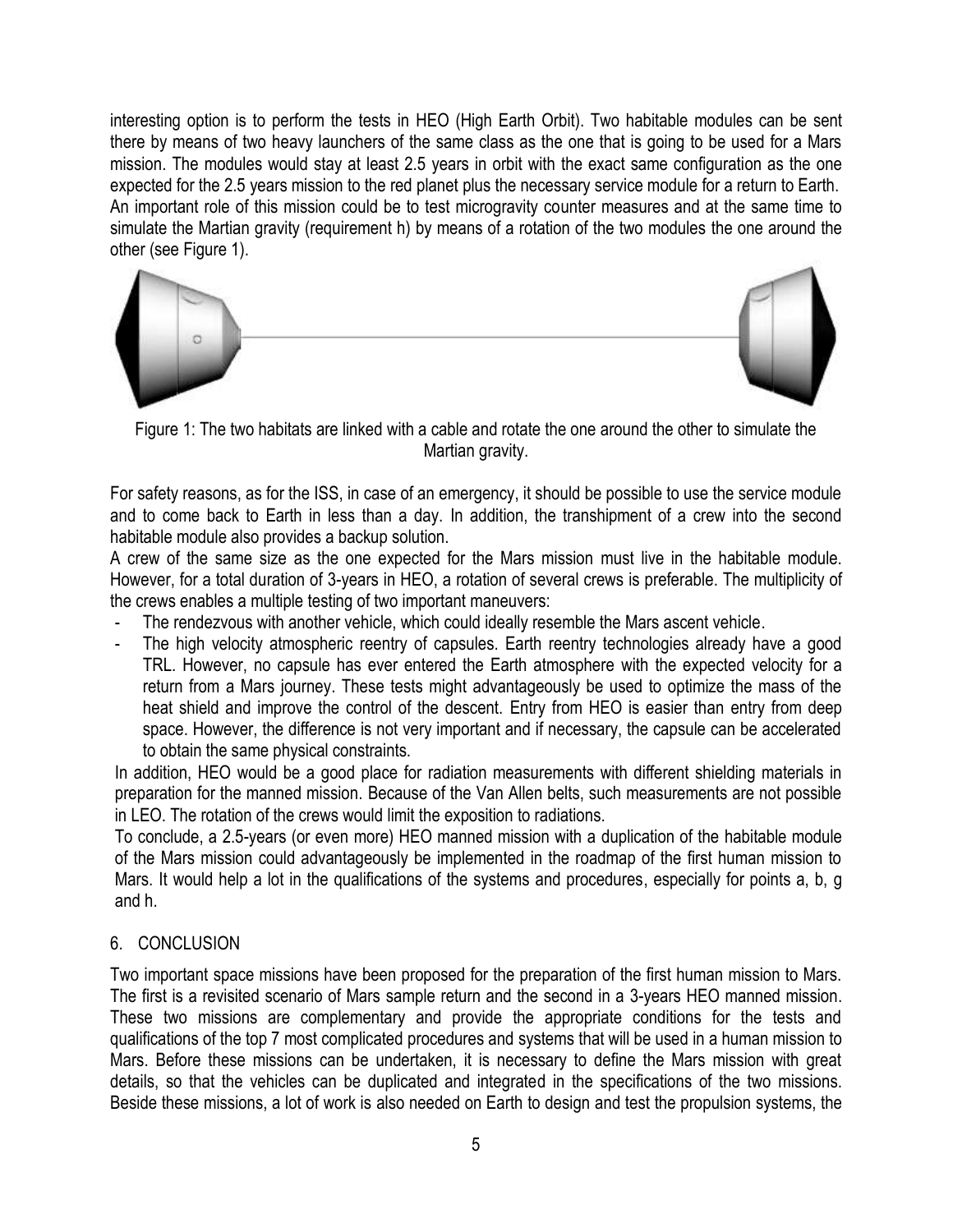vehicles, the space suits, to select and train the astronauts, etc. However, only two important space missions might be sufficient for the qualification of the main systems. It is not necessary to implement a mission to the asteroids or to the Moon. Obviously, it is also possible to wait for the development and qualification of nuclear based propulsion systems, bio-regenerative life support systems, giant inflatable heat shields and perhaps formidable robots that could build an entire Martian base using in situ resources to prepare the arrival of a colony. However, though such objectives could clearly be included somewhere in the global roadmap of the conquest of space, the sustainability of the space program also has to be considered. The cost is probably the main reason why a human mission to Mars has not been implemented yet. The proposed roadmap is clearly an attempt to simplify and reduce the costs of the first human mission to Mars without compromising with robustness and safety.

### REFERENCES

[1] N. Augustine, *Review of Human Spaceflights Plan Committee*, report of the Advisory Committee on the Future of the U.S. Space Program, October 2009.

[2] D. Beaty, M. Grady, L. May and B. Gardini, *Preliminary Planning for an International Mars Sample Return Mission*, Report of the International Mars Architecture for the Return of Samples (iMARS) Working Group, June 1, 2008.

[3] Committee on Human Exploration of Space, National Research Council, *Human Exploration of Space, A Review of NASA's 90-day Study and Alternatives*, National Academy Press, 1990.

[4] C. Culbert, O. Mongrard, N. Satoh, K. Goodliff, C. Seaman, P. Troutman and E. Martin, *ISECG Mission Scenarios and their Role in Informing Next Steps for Human Mission Exploration Beyond Low Earth Orbit*, proceedings of the 62nd Int. Astron. Congress, IAC-11-D3.1.2, October 2011.

[5] B.G. Drake, *Human Exploration of Mars, Design Reference Architecture 5.0*, Report NASA/SP–2009–566, NASA Johnson Space Center, 2009.

[6] O. Figueroa, M. Gates, J. Garvin, M. Gazarik, J. Shannon, D. McCleese, J. Mustard, F. Naderi, L. Pratt, G. Tahu, R. DePaula and M. Wargo, *Mars Program Planning Group, Summary of the final report*, NASA report of the Human Exploration and Operations Directorate, September 2012.

[7] B. Hufenbach, K. C. Laurini, J.-C. Piedboeuf, B. Schade, K. Matsumoto, F. Spiero, A. Lorenzoni, *The Global Exploration Roadmap*, proceedings of the 62nd Int. Astr. Congress, IAC-11.B3.1.8, Cape Town, October 2011.

[8] K. E. Lange, C. H. Lin, B. E. Duffield, A. J. Hanford, *Advanced Life Support Requirements Documents*, NASA JSC report JSC-38571C / CTSD-ADV-245C, February 2003.

[9] D.J.P. Moura and the IMARS Team, *The Road to an International Architecture for Mars Sample Return: The IMARS Team View*, proceedings of the Int. Astron. Congress, IAC-08-A3.1.3, October 2008.

[10] B. O'Connor, *Human-Rating Requirements for Space Systems*, Office of Safety and Mission Assurance, NASA report NPR 8705.2B, August 2012.

[11] D. Portree, *Humans to Mars: Fifty Years of Mission Planning, 1950 - 2000*, NASA Monographs in Aerospace History Series, no 21, February 2001.

[12] J.M. Salotti, *Simplified scenario for manned Mars missions*, Acta Astronautica, vol. 69, 266–279, 2011. [13]J.M. Salotti, *Revised Scenario for Human Missions to Mars*, Acta Astronautica, vol. 81, p. 273-287, 2012.

[14] R. Zubrin and R. Wagner, *The Case for Mars, The Plan to Settle the Red Planet and Why We Must*, Free Press, Touchstone Ed 1996.

[15] R.D. Braun and R.M. Manning, *Mars Entry, Descent and Landing Challenges*, Journal of Spacecraft and Rockets, Vol. 44 (2), 310–323, Mar-Apr, 2007.

[16] M. J. Swickrath, M.S. Anderson and B.M. Bagdigian, *Parametric Analysis of Life Support Systems for*